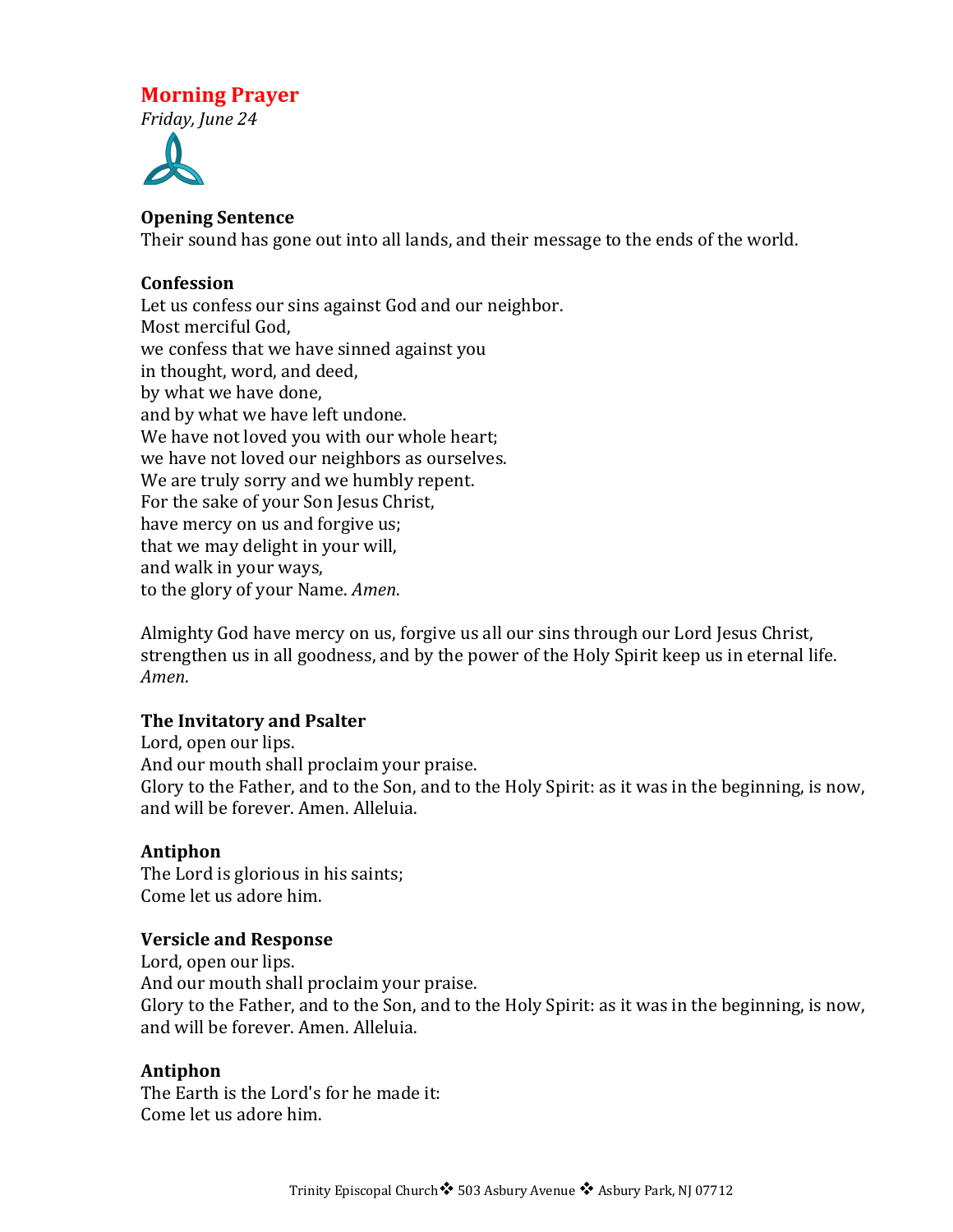## **Jubilate**

Be joyful in the Lord, all you lands; serve the Lord with gladness and come before his presence with a song. Know this: the Lord himself is God: he himself has made us, and we are his; we are his people and the sheep of his pasture. Enter his gates with thanksgiving; go into his courts with praise; give thanks to him and call upon his Name. For the Lord is good; his mercy is everlasting; and his faithfulness endures from age to age. The Lord is glorious in his saints: Come let us adore him.

#### **Psalm 82** *Deus stetit*

<sup>1</sup>God takes his stand in the council of heaven;  $*$ he gives judgment in the midst of the gods:  $2$ "How long will you judge unjustly,  $*$ and show favor to the wicked?  $3$ Save the weak and the orphan;  $*$ defend the humble and needy; <sup>4</sup>Rescue the weak and the poor;  $*$ deliver them from the power of the wicked. <sup>5</sup>They do not know, neither do they understand; they go about in darkness;  $*$ all the foundations of the earth are shaken.  $6$ Now I say to you, 'You are gods,  $*$ and all of you children of the Most High; <sup>7</sup>Nevertheless, you shall die like mortals, \* and fall like any prince."" <sup>8</sup>Arise, O God, and rule the earth, \* for you shall take all nations for your own.

#### **Psalm 98** *Cantate Domino*

<sup>1</sup>Sing to the Lord a new song,  $*$ for he has done marvelous things. <sup>2</sup>With his right hand and his holy arm  $*$ has he won for himself the victory. <sup>3</sup>The Lord has made known his victory;  $*$ his righteousness has he openly shown in the sight of the nations. <sup>4</sup>He remembers his mercy and faithfulness to the house of Israel. $*$ and all the ends of the earth have seen the victory of our God. <sup>5</sup>Shout with joy to the Lord, all you lands;  $*$ lift up your voice, rejoice, and sing.  $6$ Sing to the Lord with the harp,  $*$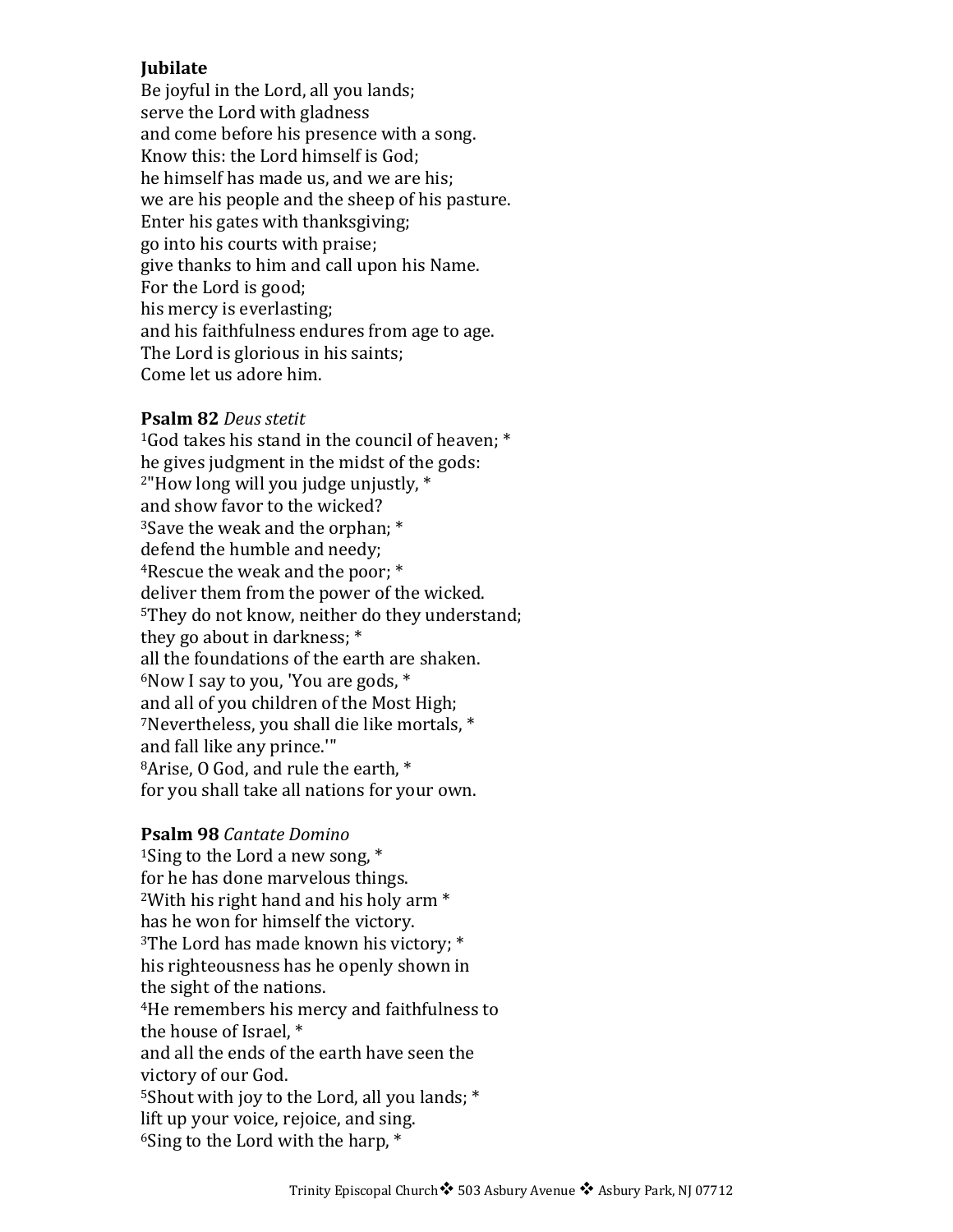with the harp and the voice of song. <sup>7</sup>With trumpets and the sound of the horn  $*$ shout with joy before the King, the Lord.  $8$ Let the sea make a noise and all that is in it.  $*$ the lands and those who dwell therein.  $9$ Let the rivers clap their hands,  $*$ and let the hills ring out with joy before the Lord, when he comes to judge the earth.  $10$ In righteousness shall he judge the world  $*$ and the peoples with equity.

#### **Gloria Patri**

Glory be to the Father, and to the Son, and to the Holy Ghost: as it was in the beginning, is now, and ever shall be. World without end. Amen. *Amen.* 

#### **The First Lesson**

#### *A reading from Malachi 3:1-5*

 $1$ See, I am sending my messenger to prepare the way before me, and the Lord whom you seek will suddenly come to his temple. The messenger of the covenant in whom you delight indeed, he is coming, says the Lord of hosts. <sup>2</sup>But who can endure the day of his coming, and who can stand when he appears? For he is like a refiner's fire and like fullers' soap;  $3$ he will sit as a refiner and purifier of silver, and he will purify the descendants of Levi and refine them like gold and silver, until they present offerings to the Lord in righteousness. <sup>4</sup>Then the offering of Judah and Jerusalem will be pleasing to the Lord as in the days of old and as in former years. <sup>5</sup>Then I will draw near to you for judgment; I will be swift to bear witness against the sorcerers, against the adulterers, against those who swear falsely, against those who oppress the hired workers in their wages, the widow and the orphan, against those who thrust aside the alien, and do not fear me, says the Lord of hosts. The Word of the Lord.

*Thanks be to God*.

# **Psalm 10** The Second Song of Isaiah *Quaerite Dominum*

*Isaiah 55:6-1* Seek the Lord while he wills to be found; \* call upon him when he draws near. Let the wicked forsake their ways  $*$ and the evil ones their thoughts; And let them turn to the Lord, and he will have compassion,  $*$ and to our God, for he will richly pardon. For my thoughts are not your thoughts,  $*$ nor your ways my ways, says the Lord. For as the heavens are higher than the earth,  $*$ so are my ways higher than your ways, and my thoughts than your thoughts. For as rain and snow fall from the heavens  $*$ and return not again, but water the earth, Bringing forth life and giving growth,  $*$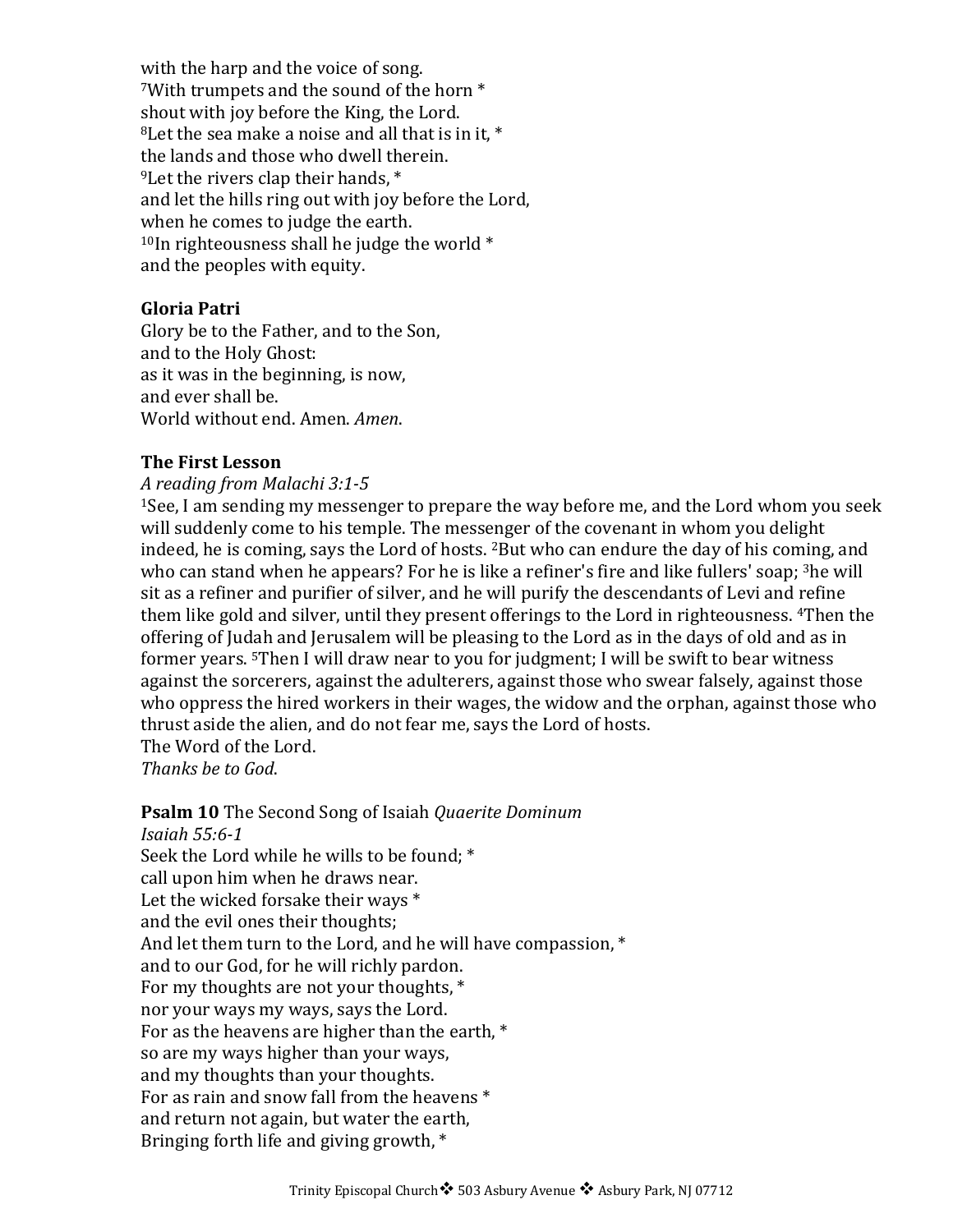seed for sowing and bread for eating, So is my word that goes forth from my mouth;  $*$ it will not return to me empty; But it will accomplish that which I have purposed,  $*$ and prosper in that for which I sent it. Glory to the Father, and to the Son, and to the Holy Spirit:  $*$ as it was in the beginning, is now, and will be forever. *Amen*.

#### **The Gospel**

#### *A reading from John 3:22-30*

 $22$ After this Jesus and his disciples went into the Judean countryside, and he spent some time there with them and baptized.  $23$  John also was baptizing at Aenon near Salim because water was abundant there; and people kept coming and were being baptized  $24$  John, of course, had not vet been thrown into prison. <sup>25</sup>Now a discussion about purification arose between John's disciples and a Jew. <sup>26</sup>They came to John and said to him, "Rabbi, the one who was with you across the Jordan, to whom you testified, here he is baptizing, and all are going to him." <sup>27</sup>John answered, "No one can receive anything except what has been given from heaven. <sup>28</sup>You yourselves are my witnesses that I said, 'I am not the Messiah, but I have been sent ahead of him.' <sup>29</sup>He who has the bride is the bridegroom. The friend of the bridegroom, who stands and hears him, rejoices greatly at the bridegroom's voice. For this reason, my joy has been fulfilled. <sup>30</sup>He must increase, but I must decrease."

The Word of the Lord. *Thanks be to God*.

**Psalm 18** A Song to the Lamb *Dignus es Revelation 4:11; 5:9-10, 13* Splendor and honor and kingly power \* are yours by right, O Lord our God, For you created everything that is,  $*$ and by your will they were created and have their being; And yours by right,  $0$  Lamb that was slain,  $*$ for with your blood you have redeemed for God, From every family, language, people, and nation, \* a kingdom of priests to serve our God. And so, to him who sits upon the throne,  $*$ and to Christ the Lamb, Be worship and praise, dominion and splendor,  $*$ forever and forevermore.

#### **The Apostles Creed**

I believe in God, the Father almighty, creator of heaven and earth. I believe in Jesus Christ, his only Son, our Lord. He was conceived by the power of the Holy Spirit and born of the Virgin Mary. He suffered under Pontius Pilate, was crucified, died, and was buried. He descended to the dead. On the third day he rose again. He ascended into heaven,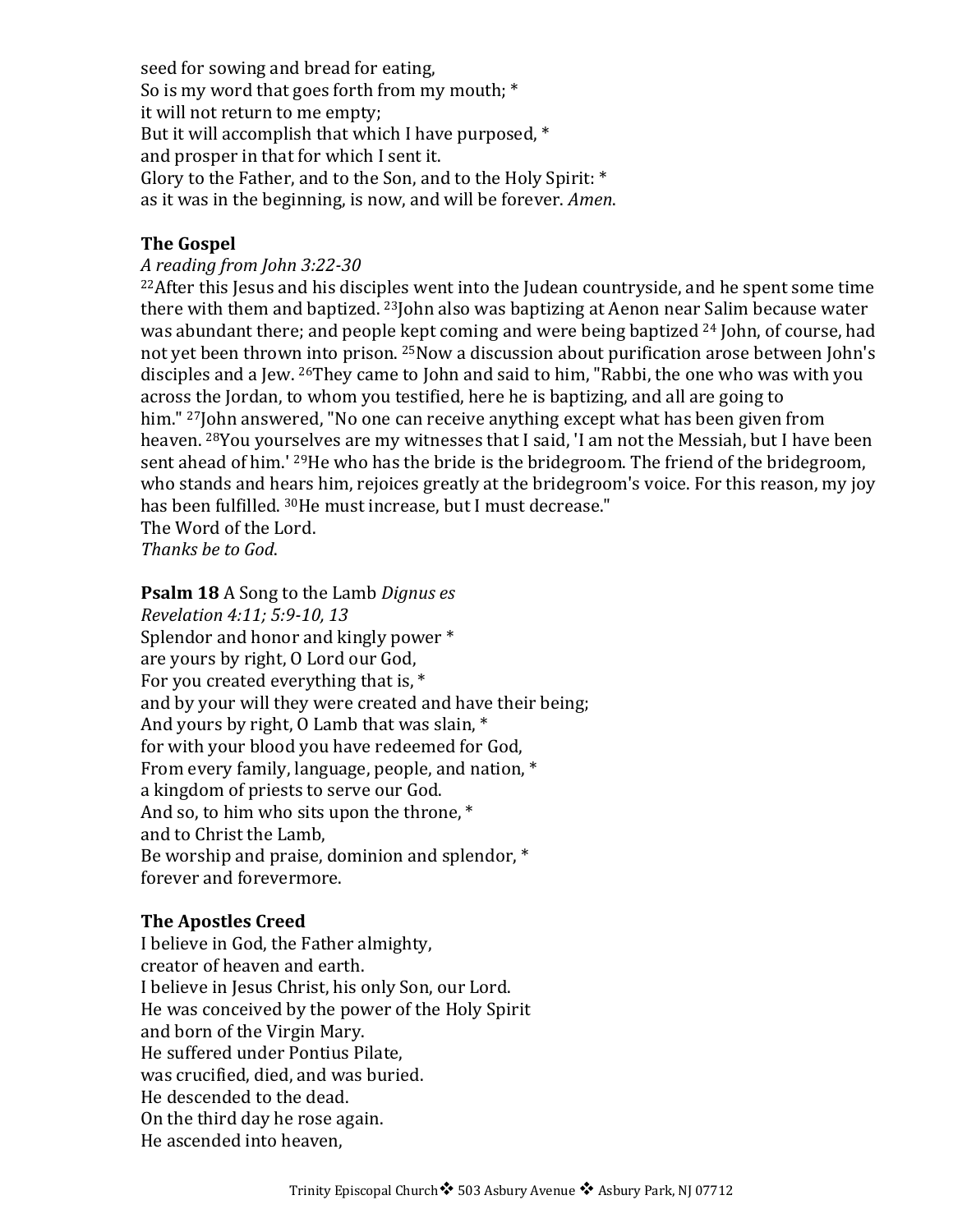and is seated at the right hand of the Father. He will come again to judge the living and the dead. I believe in the Holy Spirit, the holy catholic Church, the communion of saints. the forgiveness of sins, the resurrection of the body, and the life everlasting. *Amen*.

# **The Prayers**

The Lord be with you. *And also with you*. Let us pray.

#### **The Lord's Prayer**

Our Father, who art in heaven, hallowed be thy Name, thy kingdom come, thy will be done, on earth as it is in heaven. Give us this day our daily bread. And forgive us our trespasses, as we forgive those who trespass against us. And lead us not into temptation, but deliver us from evil. For thine is the kingdom, and the power, and the glory, forever and ever. *Amen*.

#### **The Suffrages**

Save your people, Lord, and bless your inheritance; Govern and uphold them, now and always. Day by day we bless you; We praise your Name forever. Lord, keep us from all sin today; Have mercy on us, Lord, have mercy. Lord, show us your love and mercy; For we put our trust in you. In you, Lord, is our hope; And we shall never hope in vain.

# **A Collect for Fridays**

Almighty God, whose most dear Son went not up to joy but first he suffered pain, and entered not into glory before he was crucified: Mercifully grant that we, walking in the way of the cross, may find it none other than the way of life and peace; through Jesus Christ your Son our Lord. *Amen*.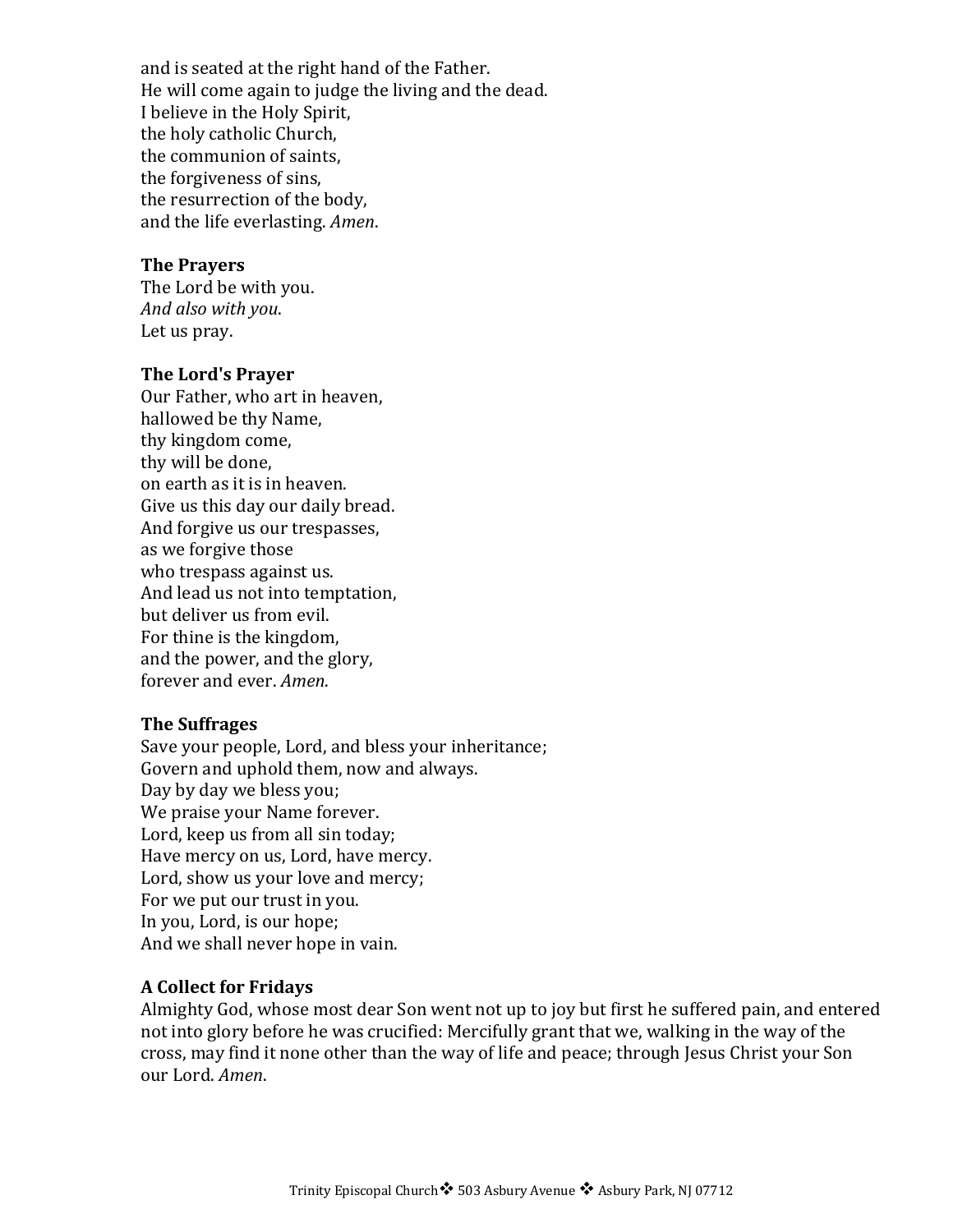# **A Collect for Mission**

Lord Jesus Christ, you stretched out your arms of love on the hard wood of the cross that everyone might come within the reach of your saving embrace: So, clothe us in your Spirit that we, reaching forth our hands in love, may bring those who do not know you to the knowledge and love of you; for the honor of your Name. *Amen*.

#### **Trinity Cycle of Prayer**

*Robin Collins* Let us pray now for our own needs and those of others.

#### **A Prayer of St. Chrysostom**

Almighty God, you have given us grace at this time with one accord to make our common supplication to you; and you have promised through your well-beloved Son that when two or three are gathered together in his Name you will be in the midst of them: Fulfill now, O Lord, our desires and petitions as may be best for us; granting us in this world knowledge of your truth, and in the age to come life everlasting. *Amen*.

#### **Benediction**

Let us bless the Lord. *Thanks be to God*.

The grace of our Lord Jesus Christ, and the love of God, and the fellowship of the Holy Spirit, be with us all evermore. *Amen. 2 Corinthians* 13:14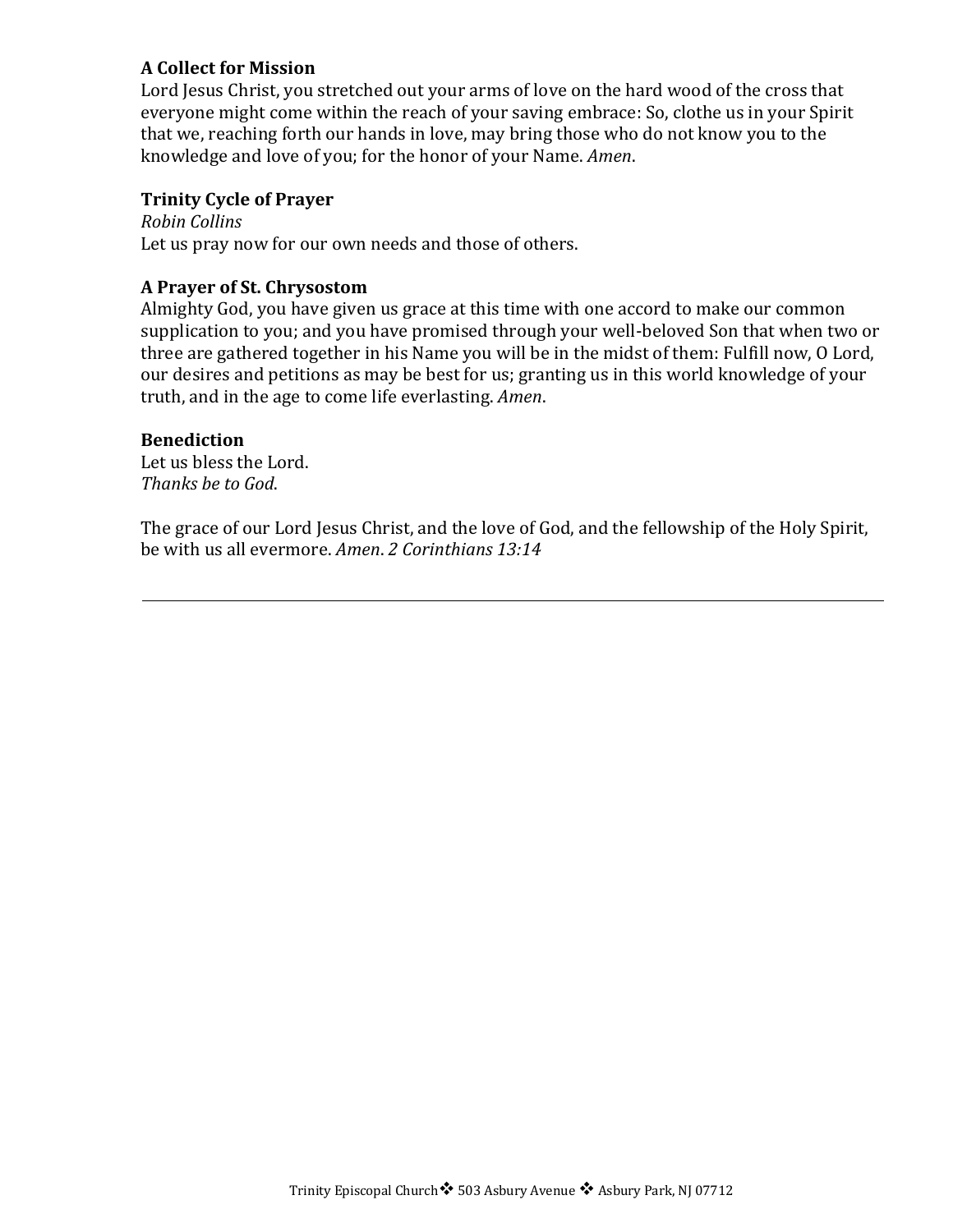## **The Commemoration**

Our principal sources of information about John the Baptist are

 $(1)$  references to his birth in the first chapter of Luke,

(2) references to his preaching and his martyrdom in the Gospels, with a few references in Acts, and

(3) references in Josephus to his preaching and martyrdom, references which are consistent with the New Testament ones, but sufficiently different in the details to make direct borrowing unlikely.

According to the Jewish historian Josephus (who wrote after 70 AD), John the Baptist was a Jewish preacher in the time of Pontius Pilate (AD 26-36). He called the people to repentance and to a renewal of their covenant relation with God. He was imprisoned and eventually put to death by Herod Antipas (son of Herod the Great, who was king when Jesus was born) for denouncing Herod's marriage to Herodias, the wife of his still-living brother Philip. To marry Herodias, Herod divorced his first wife, the daughter of King Aretas of Damascus, who subsequently made war on Herod, a war which, Josephus tells us, was regarded by devout Jews as a punishment for Herod's murder of the prophet John.

In the Book of Acts, we find sermons about Jesus which mention His Baptism by John as the beginning of His public ministry (see Acts  $10:37$ ;  $11:16$ ;  $13:24$ ). We also find accounts (see Acts 18:24; 19:3) of devout men in Greece who had received the baptism of John, and who gladly received the full message of the Gospel of Christ when it was told them.

Luke begins his Gospel by describing an aged, devout, childless couple, the priest Zechariah and his wife Elizabeth. As Zechariah is serving in the Temple, he sees the angel Gabriel, who tells him that he and his wife will have a son who will be a great prophet and will go before the Lord "like Elijah." (The Jewish tradition had been that Elijah would herald the coming of the Messiah = Christ = Anointed = Chosen of God.) Zechariah went home, and his wife conceived. About six months later, Gabriel appeared to the Virgin Mary, a kinswoman of Elizabeth, and told her that she was about to bear a son who would be called Son of the Most High, a king whose kingdom would never end. Thus, Elizabeth gave birth to John, and Mary gave birth six months later to Jesus.

After describing the birth of John, Luke says that he grew, and "was in the wilderness until the day of his showing to Israel." The people of the Qumran settlement, which produced the Dead Sea Scrolls, sometime use the term "living in the wilderness" to refer to residing in their community at Qumran near the Dead Sea. Accordingly, it has been suggested that John spent some of his early years being educated at Qumran.

All of the gospels tell us that John preached and baptized beside the Jordan river, in the wilderness of Judea. He called on his hearers to repent of their sins, be baptized, amend their lives, and prepare for the coming of the Kingship of God. He spoke of one greater than himself who was to come after. Jesus came to be baptized, and John told some of his disciples, "This is the man I spoke of." After His baptism by John, Jesus began to preach, and attracted many followers. In fact, many who had been followers of John left him to follow Jesus. Some of John's followers resented this, but he told them: "This is as it should be. My mission is to proclaim the Christ. The groomsman, the bridegroom's friend, who makes the wedding arrangements for the bridegroom, is not jealous of the bridegroom. No more am I of Jesus. He must increase, and I must decrease." (John 3:22-30)

John continued to preach, reproving sin and calling on everyone to repent. King Herod Antipas had divorced his wife and taken Herodias, the wife of his (still living) brother Philip. John rebuked him for this, and Herod, under pressure from Herodias, had John arrested, and eventually beheaded. He is remembered on some calendars on the supposed anniversary of his beheading, 29 August.